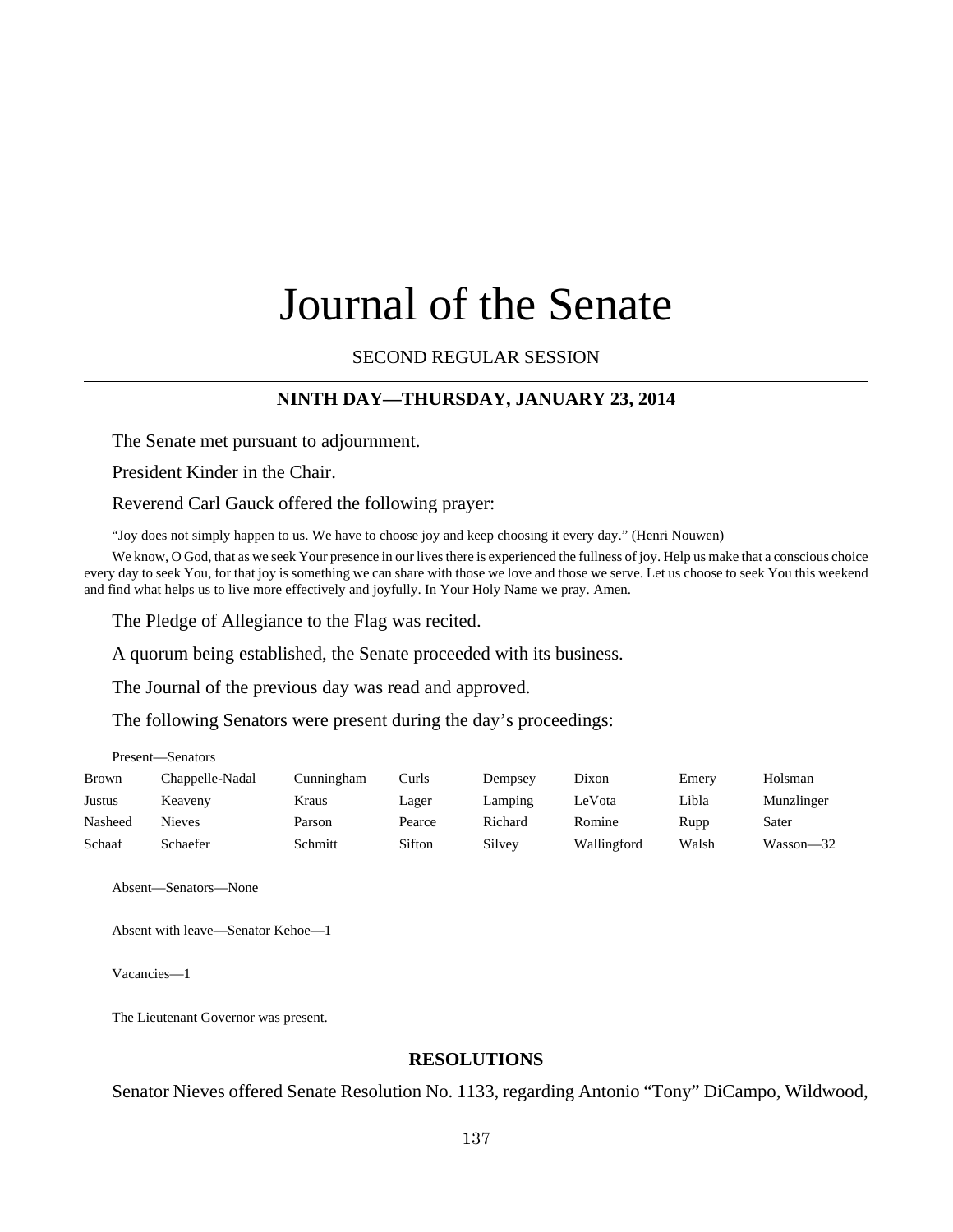which was adopted.

Senator Nieves offered Senate Resolution No. 1134, regarding Calvin Blaser, Wildwood, which was adopted.

Senator Nieves offered Senate Resolution No. 1135, regarding Andrew "AJ" Nolan, Grover, which was adopted.

Senator Nieves offered Senate Resolution No. 1136, regarding Reilly Lewis, Wildwood, which was adopted.

Senator Nieves offered Senate Resolution No. 1137, regarding Grant McDaniel, Wildwood, which was adopted.

Senator Nieves offered Senate Resolution No. 1138, regarding Zachary Muller, Wildwood, which was adopted.

Senator Nieves offered Senate Resolution No. 1139, regarding Michael Colletti, Wildwood, which was adopted.

Senator Lager offered Senate Resolution No. 1140, regarding Class 3 State Champion Maryville High School football program, which was adopted.

Senator Cunningham offered Senate Resolution No. 1141, regarding Donna Kay Kirby, Doniphan, which was adopted.

Senator Cunningham offered Senate Resolution No. 1142, regarding the One Hundredth Birthday of Georgia Washington Case McCall, Elkland, which was adopted.

Senator Schaefer offered Senate Resolution No. 1143, regarding Sabra Tull Meyer, Columbia, which was adopted.

Senator Richard offered Senate Resolution No. 1144, regarding Margaret "Meg" Bourne Hulsey, Joplin, which was adopted.

Senator Brown offered Senate Resolution No. 1145, regarding Justin P. Butkovich, Edgar Springs, which was adopted.

## **INTRODUCTION OF BILLS**

The following Bills and Joint Resolutions were read the 1st time and ordered printed:

**SB 765**–By Chappelle-Nadal.

An Act to amend chapter 162, RSMo, by adding thereto one new section relating to transient students.

**SB 766**–By Keaveny.

An Act to repeal sections 400.9-102, 400.9-105, 400.9-311, 400.9-317, 400.9-326, 400.9-503, 400.9- 507, 400.9-516, 400.9-607, 400.9-802, 400.9-805, 400.9-806, and 400.2A-103, RSMo, and to enact in lieu thereof thirteen new sections relating to secured transactions.

**SB 767**–By Schmitt, Walsh, Sifton, Chappelle-Nadal and Nieves.

An Act to amend chapter 44, RSMo, by adding thereto one new section relating to the creation of a voluntary registry of persons with health-related ailments to assist individuals in case of a disaster or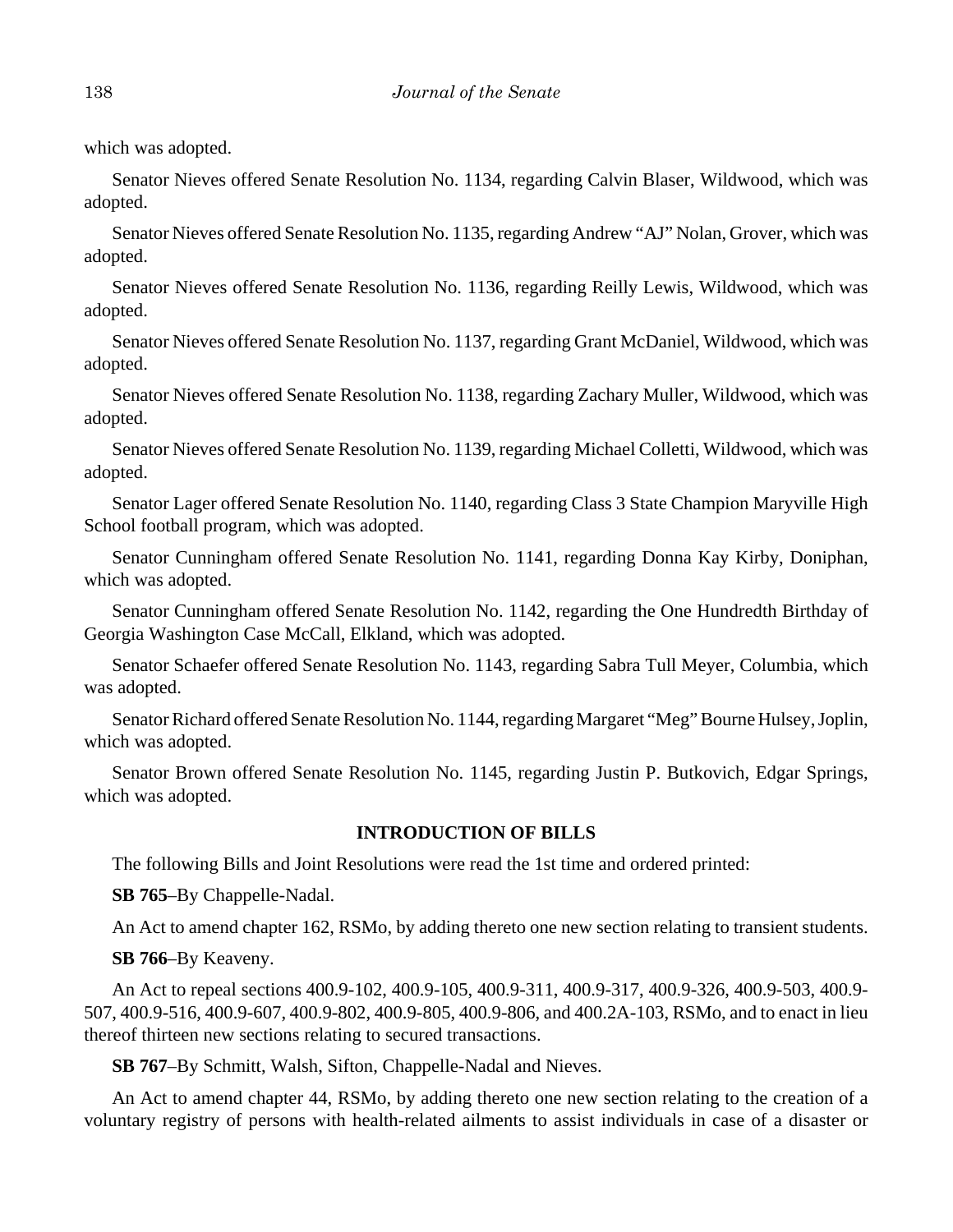emergency.

**SB 768**–By Pearce.

An Act to repeal section 182.802, RSMo, and to enact in lieu thereof one new section relating to public library district sales taxes.

**SB 769**–By Pearce.

An Act to amend chapter 376, RSMo, by adding thereto one new section relating to the treatment of eating disorders.

**SB 770**–By Wallingford.

An Act to repeal sections 188.015 and 188.030, RSMo, and to enact in lieu thereof two new sections relating to the protection of women's health care, with existing penalty provisions.

**SB 771**–By Sater.

An Act to amend chapter 570, RSMo, by adding thereto one new section relating to the offense of possession or transfer of an automated sales suppression device, with penalty provisions.

## **SB 772**–By Lamping.

An Act to repeal section 143.011, RSMo, and to enact in lieu thereof one new section relating to income tax.

**SB 773**–By Rupp.

An Act to repeal section 190.105, RSMo, and to enact in lieu thereof one new section relating to ground ambulance operators.

## **SB 774**–By Dempsey.

An Act to repeal sections 99.805 and 99.825, RSMo, and to enact in lieu thereof two new sections relating to tax increment financing.

# **SB 775**–By Walsh.

An Act to repeal sections 546.680, 546.690, 546.700, 546.710, 546.720, 546.730, 546.740, 546.750, 546.800, 546.810, 546.820, 565.004, 565.006, 565.020, 565.030, 565.032, 565.035, and 565.040, RSMo, and to enact in lieu thereof four new sections relating to repealing the death penalty, with penalty provisions.

## **SJR 45**–By Silvey.

Joint Resolution submitting to the qualified voters of Missouri, an amendment repealing section 27 of article IV of the Constitution of Missouri, and adopting one new section in lieu thereof relating to the ability of the governor to control the rate of and reduce expenditures.

# **SJR 46**–By Emery.

Joint Resolution submitting to the qualified voters of Missouri an amendment repealing sections 1 and 6(a) of article X of the Constitution of Missouri, and adopting eleven new sections in lieu thereof relating to taxation.

# **SJR 47**–By Lager.

Joint Resolution submitting to the qualified voters of Missouri, an amendment repealing section 17 of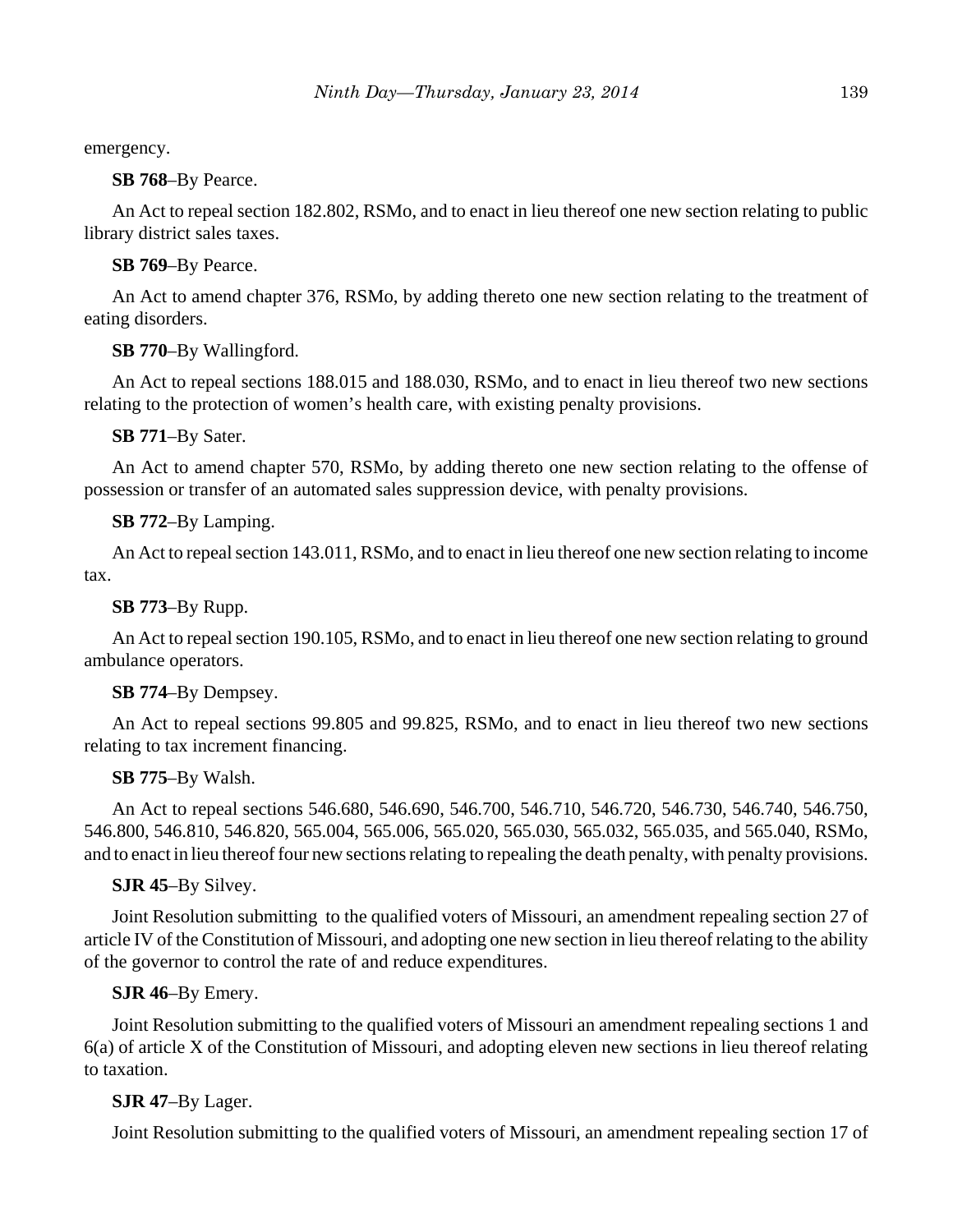article IV of the Constitution of Missouri, and adopting one new section in lieu thereof relating to term limits for statewide elected officials.

Senator Pearce assumed the Chair.

#### **REPORTS OF STANDING COMMITTEES**

Senator Dempsey, Chairman of the Committee on Gubernatorial Appointments, submitted the following reports, reading of which was waived:

Mr. President: Your Committee on Gubernatorial Appointments, to which were referred the following appointments, begs leave to report that it has considered the same and recommends that the Senate do give its advice and consent to the following:

Bryan Chapman, as a member of the Missouri Dental Board;

Also,

Bradley Calvin and Gary Rogles, as members of the Board of Boiler and Pressure Vessel Rules;

Also,

David C. Dwyer, Independent, as a member of the Amusement Ride Safety Board;

Also,

Craig W. Smith, Independent, as a member of the State Committee of Marital and Family Therapists; Also,

Kevin B. Cantwell, Independent, as a member of the Regional Convention and Sports Complex Authority;

Also,

Renee Stucky, as a member of the State Committee of Psychologists;

Also,

Wendy D. Davis, as a member of the Missouri Planning Council for Developmental Disabilities;

Also,

Josef Denother, as a member of the Missouri Electronic Prior Authorization Committee; and

Ashley McCarty, Democrat, as a member of the Clean Water Commission of the State of Missouri.

Senator Dempsey requested unanimous consent of the Senate to vote on the above reports in one motion. There being no objection, the request was granted.

Senator Dempsey moved that the committee reports be adopted, and the Senate do give its advice and consent to the above appointments, which motion prevailed.

## **REFERRALS**

President Pro Tem Dempsey referred **SCR 25** and **SCR 26** to the Committee on Rules, Joint Rules, Resolutions and Ethics.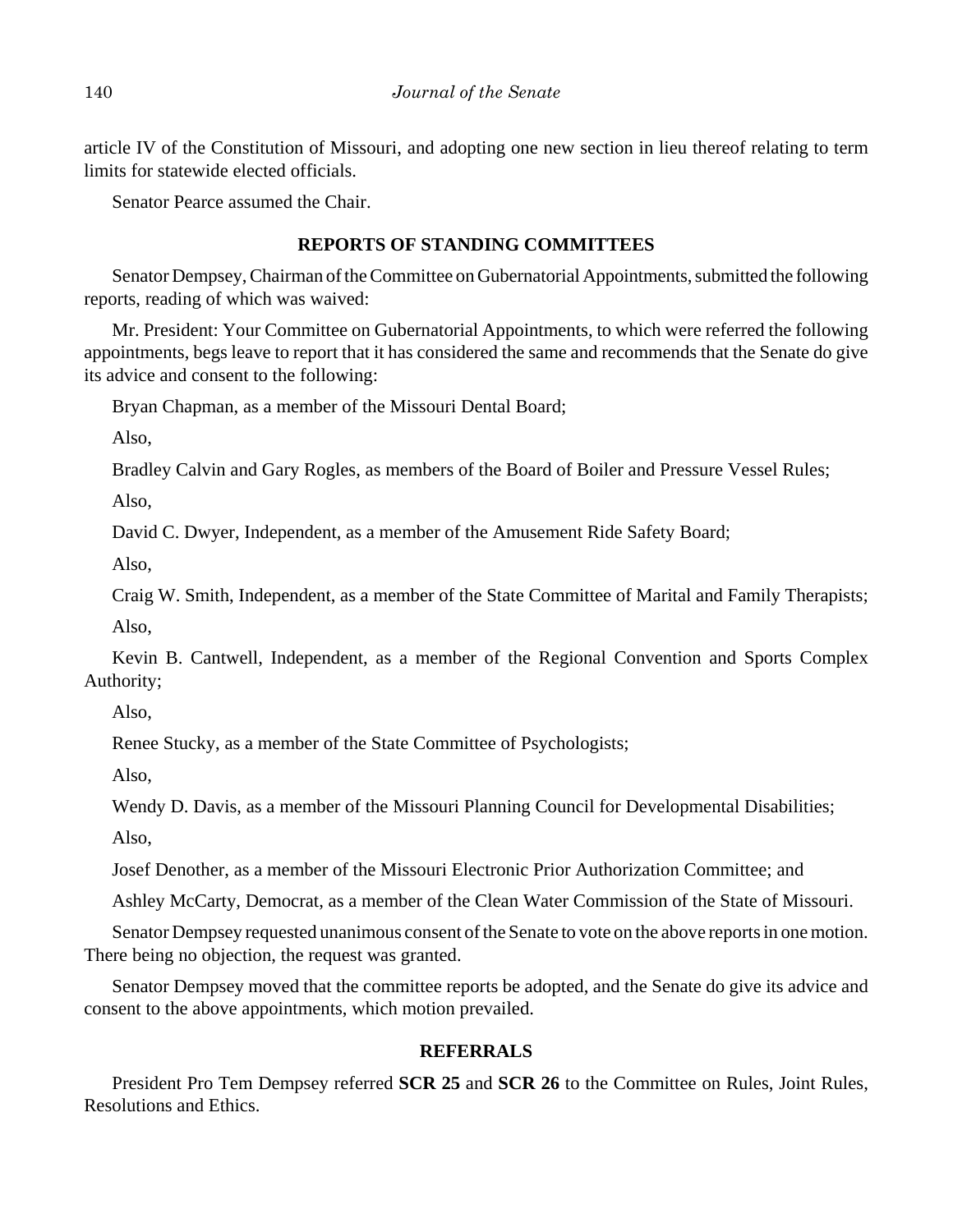#### **SECOND READING OF SENATE BILLS**

The following Bills were read the 2nd time and referred to the Committees indicated:

- **SB 614**––Judiciary and Civil and Criminal Jurisprudence.
- **SB 615**––Judiciary and Civil and Criminal Jurisprudence.
- **SB 616**––Education.
- **SB 617**––Small Business, Insurance and Industry.
- **SB 618**––General Laws.
- **SB 619**––General Laws.
- **SB 620**—Governmental Accountability and Fiscal Oversight.
- **SB 621**––Judiciary and Civil and Criminal Jurisprudence.
- SB 622-General Laws.
- **SB 623**––Financial and Governmental Organizations and Elections.
- **SB 624**––Education.
- **SB 625**––Judiciary and Civil and Criminal Jurisprudence.
- **SB 626**––Education.
- **SB 627**––Rules, Joint Rules, Resolutions and Ethics.
- **SB 628**––Education.
- **SB 629**––Rules, Joint Rules, Resolutions and Ethics.
- **SB 630**––Financial and Governmental Organizations and Elections.
- **SB 631**––Financial and Governmental Organizations and Elections.
- **SB 632**––Jobs, Economic Development and Local Government.
- **SB 633**––Jobs, Economic Development and Local Government.
- **SB 634**––Small Business, Insurance and Industry.
- **SB 635**––Jobs, Economic Development and Local Government.
- **SB 636**—Judiciary and Civil and Criminal Jurisprudence.
- **SB 637**––Education.
- **SB 638**––Jobs, Economic Development and Local Government.
- **SB 639**––Veterans' Affairs and Health.
- **SB 640**––Judiciary and Civil and Criminal Jurisprudence.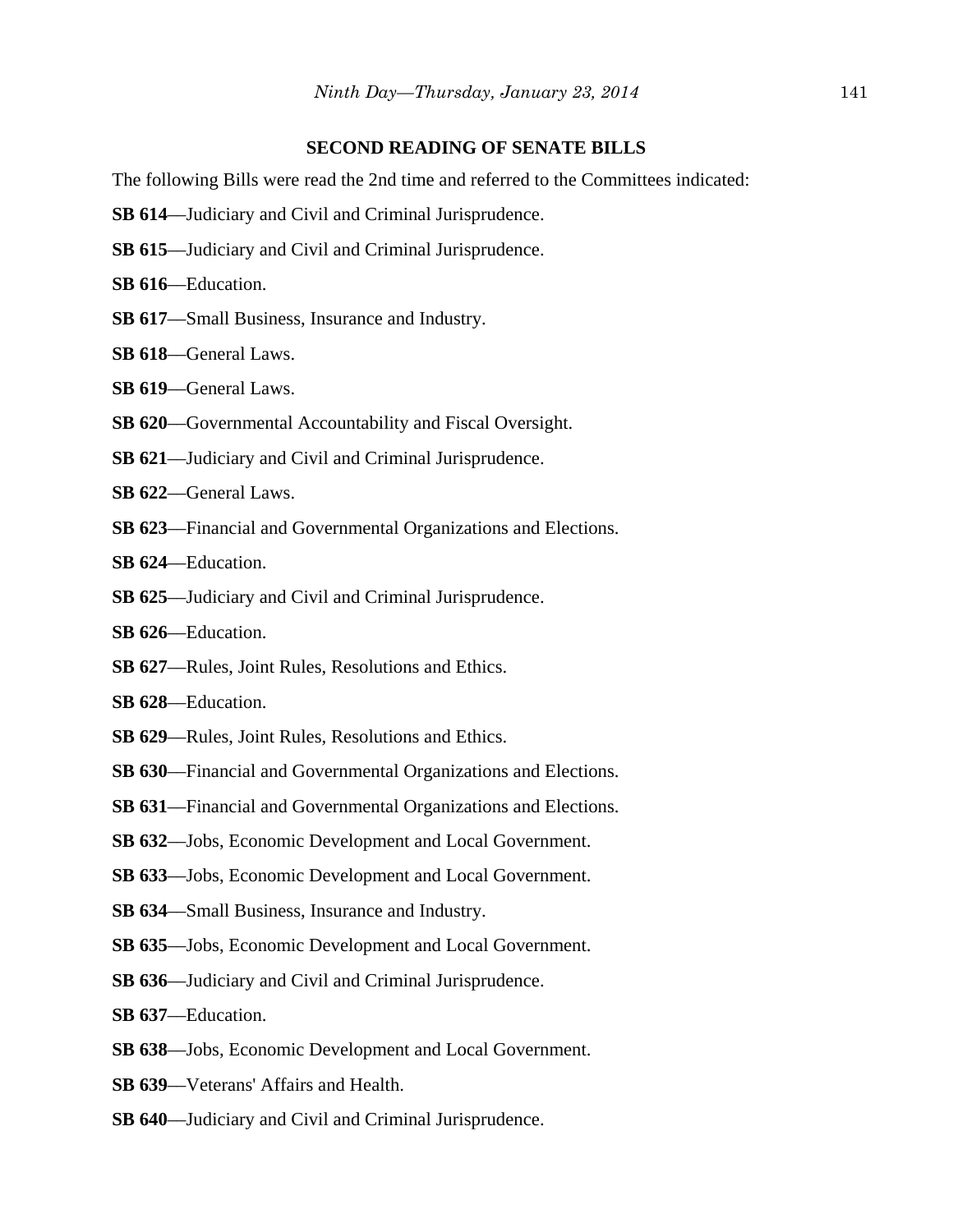- **SB 641**––Seniors, Families and Pensions.
- **SB 642—Commerce, Consumer Protection, Energy and the Environment.**
- **SB 643**––Governmental Accountability and Fiscal Oversight.
- **SB 644**—Governmental Accountability and Fiscal Oversight.
- **SB 645**––Financial and Governmental Organizations and Elections.
- **SB 646**—Agriculture, Food Production and Outdoor Resources.
- **SB 647**—Jobs, Economic Development and Local Government.
- **SB 648**––Financial and Governmental Organizations and Elections.
- **SB 649—Commerce, Consumer Protection, Energy and the Environment.**
- **SB 650—Commerce, Consumer Protection, Energy and the Environment.**
- **SB 651—Commerce, Consumer Protection, Energy and the Environment.**
- **SB 652**––Commerce, Consumer Protection, Energy and the Environment.
- **SB 653**––Commerce, Consumer Protection, Energy and the Environment.
- **SB 654**––Judiciary and Civil and Criminal Jurisprudence.
- **SB 655**––Financial and Governmental Organizations and Elections.
- **SB 656**––General Laws.
- **SB 657**––Financial and Governmental Organizations and Elections.
- **SB 658**––Judiciary and Civil and Criminal Jurisprudence.
- **SB 659**––Financial and Governmental Organizations and Elections.
- **SB 660**––Seniors, Families and Pensions.
- **SB 661**––Veterans' Affairs and Health.
- **SB 662**––Ways and Means.
- **SB 663**––Small Business, Insurance and Industry.
- **SB 664—Commerce, Consumer Protection, Energy and the Environment.**
- **SB 665**—Judiciary and Civil and Criminal Jurisprudence.
- **SB 666**––Jobs, Economic Development and Local Government.
- **SB 667**––Rules, Joint Rules, Resolutions and Ethics.
- **SB 668**––Small Business, Insurance and Industry.

#### **COMMUNICATIONS**

President Pro Tem Dempsey submitted the following: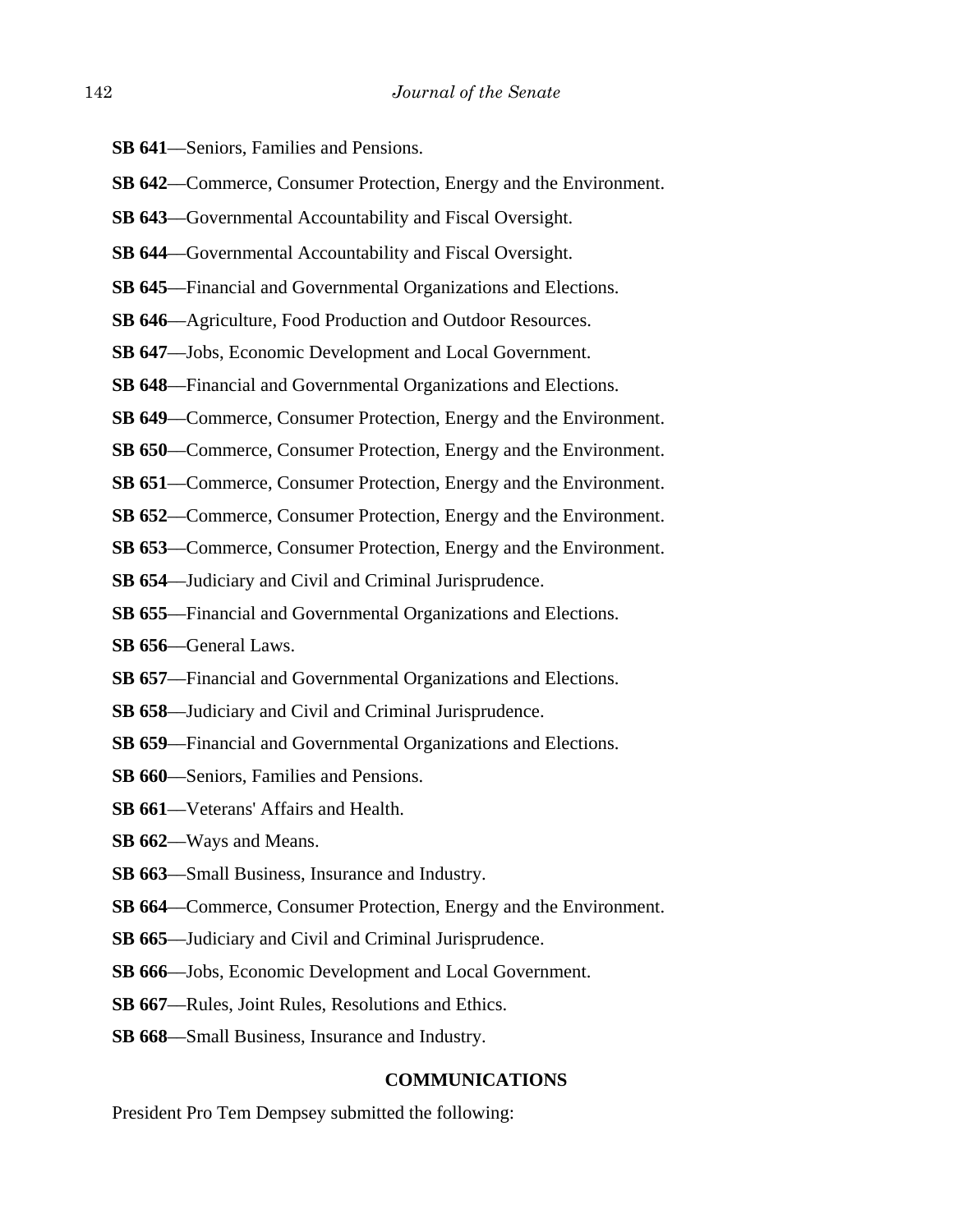January 23, 2014

Terry Spieler Secretary of the Senate State Capitol, Room 325 Jefferson City, MO 65101

Dear Ms. Spieler,

I am appointing Senator Dan Brown to the Missouri Tourism Commission.

Please do not hesitate to contact me should you have any questions.

Sincerely, /s/ Tom Dempsey Tom Dempsey

#### **RESOLUTIONS**

Senator Dempsey offered Senate Resolution No. 1146, regarding Jan Beardsley, which was adopted.

Senator Dempsey offered Senate Resolution No. 1147, regarding James P. Devereux, Sr., which was adopted.

Senator Dempsey offered Senate Resolution No. 1148, regarding Russ Lake, which was adopted.

Senator Dempsey offered Senate Resolution No. 1149, regarding Lisa Baue, which was adopted.

#### **INTRODUCTIONS OF GUESTS**

Senator Pearce introduced to the Senate, Keith Crumley, Sedalia; and Mark Ronco, and his wife, Lisa, Lee's Summit.

Senator Lamping introduced to the Senate, the Physician of the Day, Robb Hicks, M.D., St. Louis.

On motion of Senator Richard, the Senate adjourned until 4:00 p.m., Monday, January 27, 2014.

# SENATE CALENDAR \_\_\_\_\_\_

# TENTH DAY–MONDAY, JANUARY 27, 2014 \_\_\_\_\_\_

#### FORMAL CALENDAR

## SECOND READING OF SENATE BILLS

SB 669-Schaaf SB 670-Sater

SB 671-Sater SB 672-Parson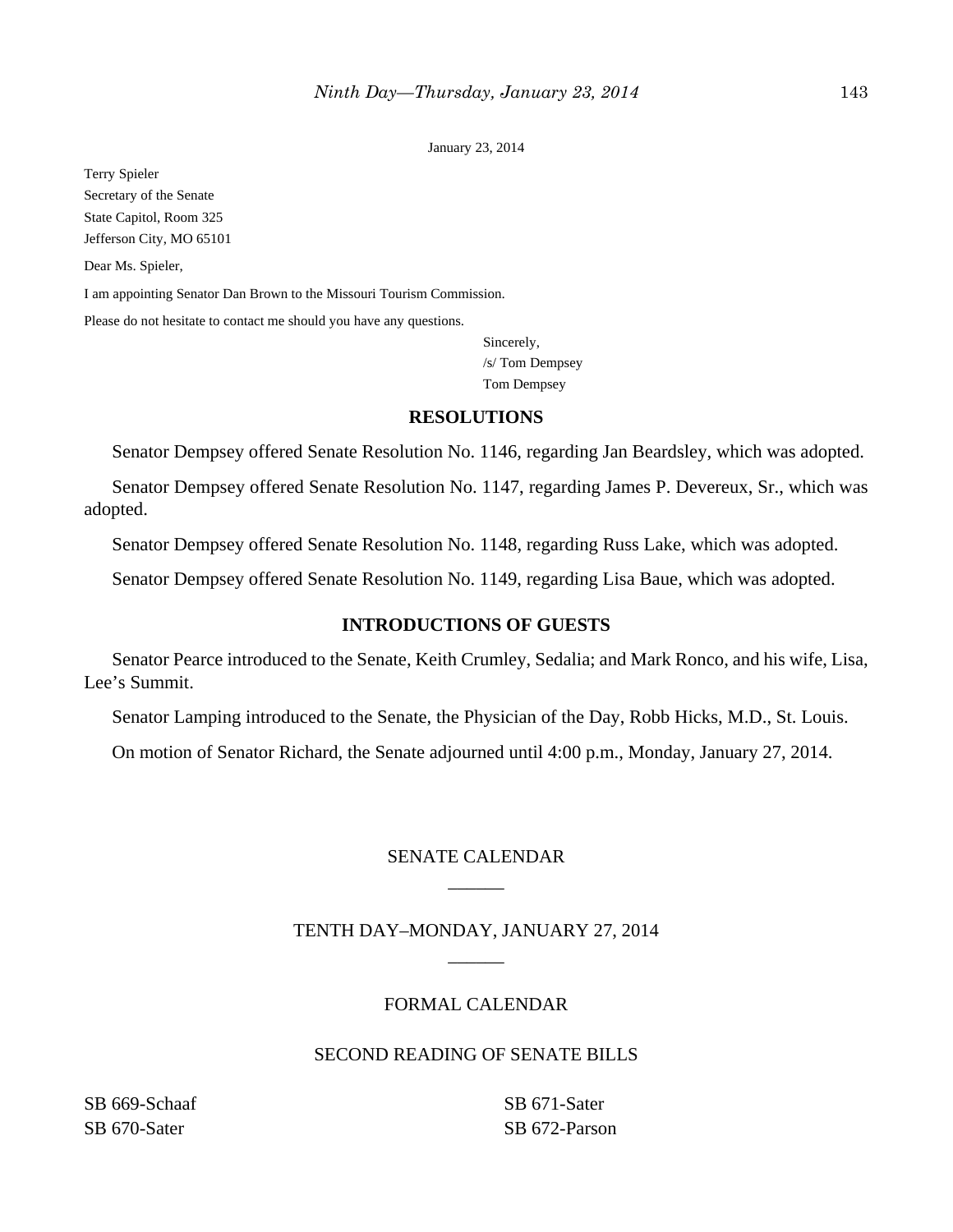| SB 673-Kehoe and Wallingford | SB 713-Emery           |
|------------------------------|------------------------|
| SB 674-Kehoe                 | SRB 714-Lager          |
| SB 675-Kehoe                 | SRB 715-Lager          |
| SB 676-Curls                 | SB 716-Brown           |
| SB 677-Curls                 | SB 717-Brown           |
| SB 678-Curls                 | SB 718-Richard         |
| SB 679-Curls                 | SB 719-Kehoe           |
| SB 680-Curls                 | SB 720-Justus          |
| SB 681-Curls                 | SB 721-Justus          |
| SB 682-Curls                 | SB 722-Justus          |
| SB 683-Curls and Keaveny     | SB 723-Parson          |
| SB 684-Holsman               | SB 724-Parson          |
| SB 685-LeVota                | SB 725-Nieves          |
| SB 686-LeVota                | SB 726-Chappelle-Nadal |
| SB 687-LeVota                | SB 727-Chappelle-Nadal |
| SB 688-LeVota                | SB 728-Sifton          |
| SB 689-Schmitt, et al.       | SB 729-Romine          |
| SB 690-Wasson                | SB 730-Nasheed         |
| SB 691-Wasson                | SB 731-Nasheed         |
| SB 692-Wasson                | SB 732-Keaveny         |
| SB 693-Parson                | SB 733-Schaefer        |
| SB 694-Cunningham            | SB 734-Cunningham      |
| SB 695-Keaveny               | SB 735-Brown           |
| SB 696-Schaefer              | SB 736-Sater           |
| SB 697-Schaefer              | SB 737-Walsh           |
| SB 698-Justus                | SB 738-Walsh           |
| SB 699-Pearce                | SB 739-Romine          |
| SB 700-Sater                 | SB 740-Lamping, et al  |
| SB 701-Lager                 | SB 741-Rupp            |
| SB 702-Lager                 | SB 742-Schmitt         |
| SB 703-Lager                 | SB 743-Schmitt         |
| SB 704-Lager                 | SB 744-Nieves          |
| SB 705-Lager                 | SB 745-Munzlinger      |
| SB 706-Cunningham            | SB 746-Munzlinger      |
| SB 707-Wasson                | SB 747-Munzlinger      |
| SB 708-Sifton                | SB 748-Walsh           |
| SB 709-Wallingford           | SB 749-Walsh           |
| SB 710-Walsh                 | SB 750-Walsh           |
| SB 711-Walsh                 | SB 751-LeVota          |
| SB 712-Walsh                 | SB 752-LeVota          |
|                              |                        |